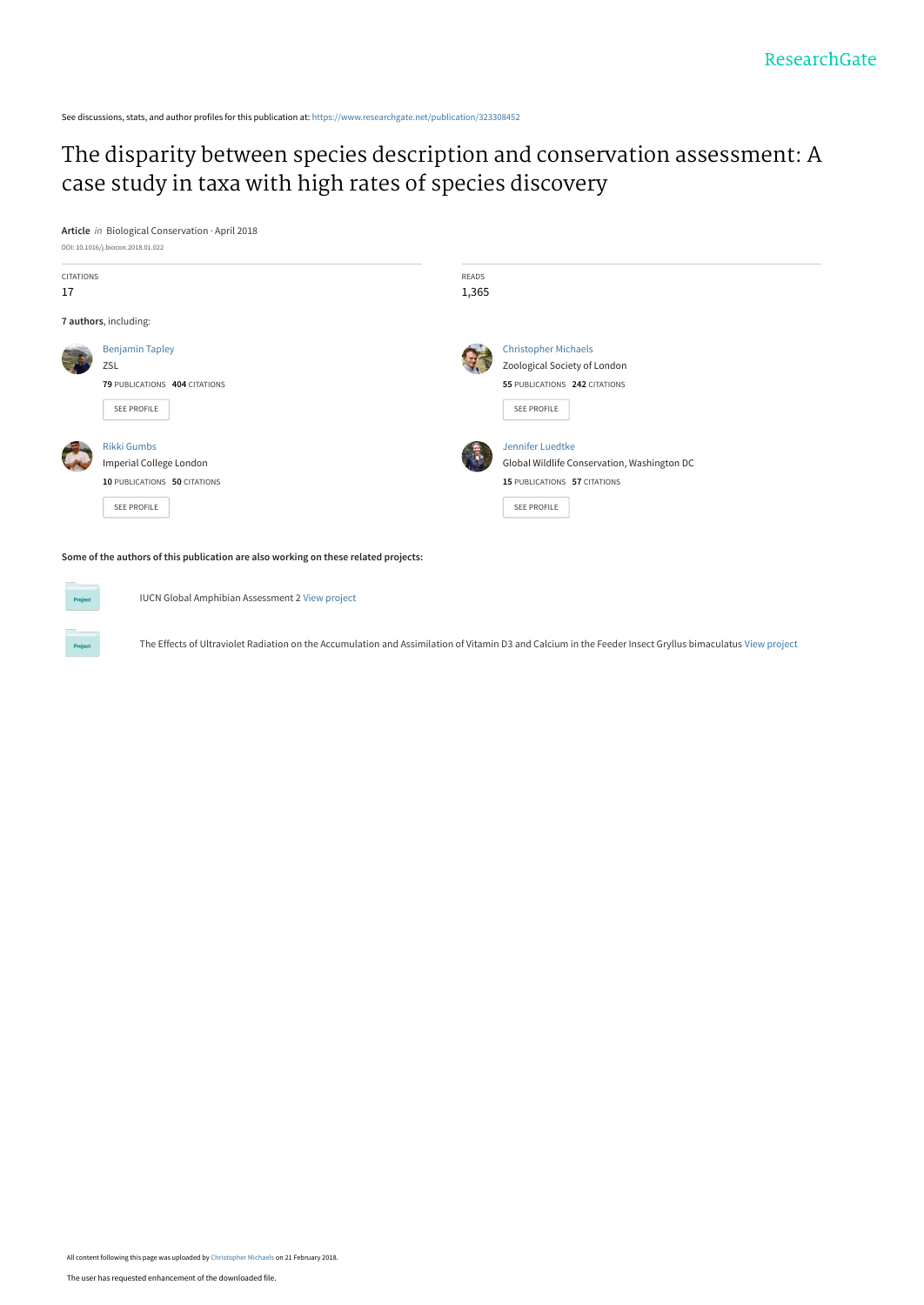

Contents lists available at [ScienceDirect](http://www.sciencedirect.com/science/journal/00063207)

## Biological Conservation



journal homepage: [www.elsevier.com/locate/biocon](https://www.elsevier.com/locate/biocon)

# The disparity between species description and conservation assessment: A case study in taxa with high rates of species discovery



Benjamin Tapley<sup>[a,](#page-1-0)</sup>\*, Christopher J. Mich[a](#page-1-0)els<sup>a</sup>, Rikki Gum[b](#page-1-2)s<sup>a,b</sup>, Monika Böhm<sup>a,[c](#page-1-3)</sup>, Jennifer Lue[d](#page-1-4)tke<sup>d[,e](#page-1-5)</sup>, P[a](#page-1-0)ul Pearce-Kelly<sup>a</sup>, Jodi J.L. Rowley<sup>[f](#page-1-6),[g](#page-1-7)</sup>

<span id="page-1-0"></span><sup>a</sup> Zoological Society of London, Regent's Park, London NW1 4RY, United Kingdom

<span id="page-1-2"></span><sup>b</sup> Science and Solutions for a Changing Planet DTP, and Life Sciences Department, Imperial College London, Silwood Park Campus, Ascot, Berkshire SL5 7PY, United Kingdom

<span id="page-1-3"></span><sup>c</sup> Institute of Zoology, Zoological Society of London, Regent's Park, London NW1 4RY, United Kingdom

<span id="page-1-4"></span><sup>d</sup> IUCN Species Survival Commission, Amphibian Specialist Group, Bath, United Kingdom

<span id="page-1-5"></span>e Global Wildlife Conservation, Austin, TX 78767, USA

<span id="page-1-6"></span><sup>f</sup> Australian Museum Research Institute, Australian Museum, 1 William St, Sydney, NSW 2010, Australia

<span id="page-1-7"></span><sup>g</sup> Centre for Ecosystem Science, School of Biological, Earth and Environmental Sciences, University of New South Wales, Sydney, NSW 2052, Australia

## ARTICLE INFO

Keywords: Amphibian Conservation prioritization Global amphibian assessment IUCN red list of threatened species Extinction risk

## ABSTRACT

The IUCN Red List of Threatened Species (Red List) details the extinction risk of the world's species and presents an important biodiversity indicator for conservation policy. Its continued utility relies on it containing up-to-date information on the extinction risk of species. This requires both regular reassessments and the timely assessment of newly described species. We provide an overview of the status of amphibian Red List assessments to highlight the difficulties of keeping assessments updated for species groups with high rates of species description. Since the publication of the IUCN's Global Amphibian Assessment in 2004, description rates of new species and assessment rates were initially similar; yet while the former has remained consistent, the latter has recently sharply declined. Currently 61.3% of amphibian species are either Not Evaluated or have out-of-date assessments. The situation is particularly problematic in countries with the richest amphibian diversity, which typically have the highest rates of amphibian species discovery and face the greatest threats. Efforts to keep the Red List up-to-date are primarily limited by funding, we estimate that an annual investment of US \$170,478–\$319,290 is needed to have an up-to-date Red List for amphibians. We propose suggestions to increase assessment rates by improving the availability of data relevant to the process: authors of species descriptions or taxonomic revisions should publish information relevant to Red List assessments. Taxonomic journals should suggest inclusion of such information in their author guidelines. We suggest that contributors with significant input into assessments should be rewarded with co-authorship of published assessments.

#### 1. Introduction

The IUCN Red List of Threatened Species (hereafter the 'Red List') is a centralised, widely accepted measure of global extinction risk used to identify threats and prioritize conservation actions [\(Lamoreux et al.,](#page-6-0) [2003;](#page-6-0) [Rondinini et al., 2014](#page-6-1)). The Red List tracks changes in extinction risk over time, and is important in measuring threats to biodiversity and evaluating the impact of conservation intervention on a global scale (Hoff[mann et al., 2010](#page-6-2)). The Red List has significant influence over which research and conservation work is resourced as grant funding often prioritizes globally threatened species. It also underpins the Red List Index, an important biodiversity indicator steering conservation

policy ([Butchart et al., 2004](#page-6-3); [Butchart et al., 2007;](#page-6-4) [Butchart et al.,](#page-6-5) [2010\)](#page-6-5).

The Red List is currently supported by fund-raising efforts carried out by the IUCN and Red List Partners, and through philanthropy ([Rondinini et al., 2014](#page-6-1); Juff[e-Bignoli et al., 2016](#page-6-6)). However, once a taxonomic group has been comprehensively assessed, funding for subsequent assessments is not readily available [\(Rondinini et al., 2014](#page-6-1)). Much of the work required to assess a species, particularly providing data and compiling draft assessments, falls on the good will of scientists and other contributors volunteering their time, data and expertise (Juff[e-Bignoli et al., 2016](#page-6-6)).

The long-term effectiveness and relevance of the Red List, and the

<https://doi.org/10.1016/j.biocon.2018.01.022>

<span id="page-1-1"></span><sup>⁎</sup> Corresponding author.

E-mail address: [ben.tapley@zsl.org](mailto:ben.tapley@zsl.org) (B. Tapley).

Received 10 July 2017; Received in revised form 22 December 2017; Accepted 23 January 2018 0006-3207/ © 2018 Elsevier Ltd. All rights reserved.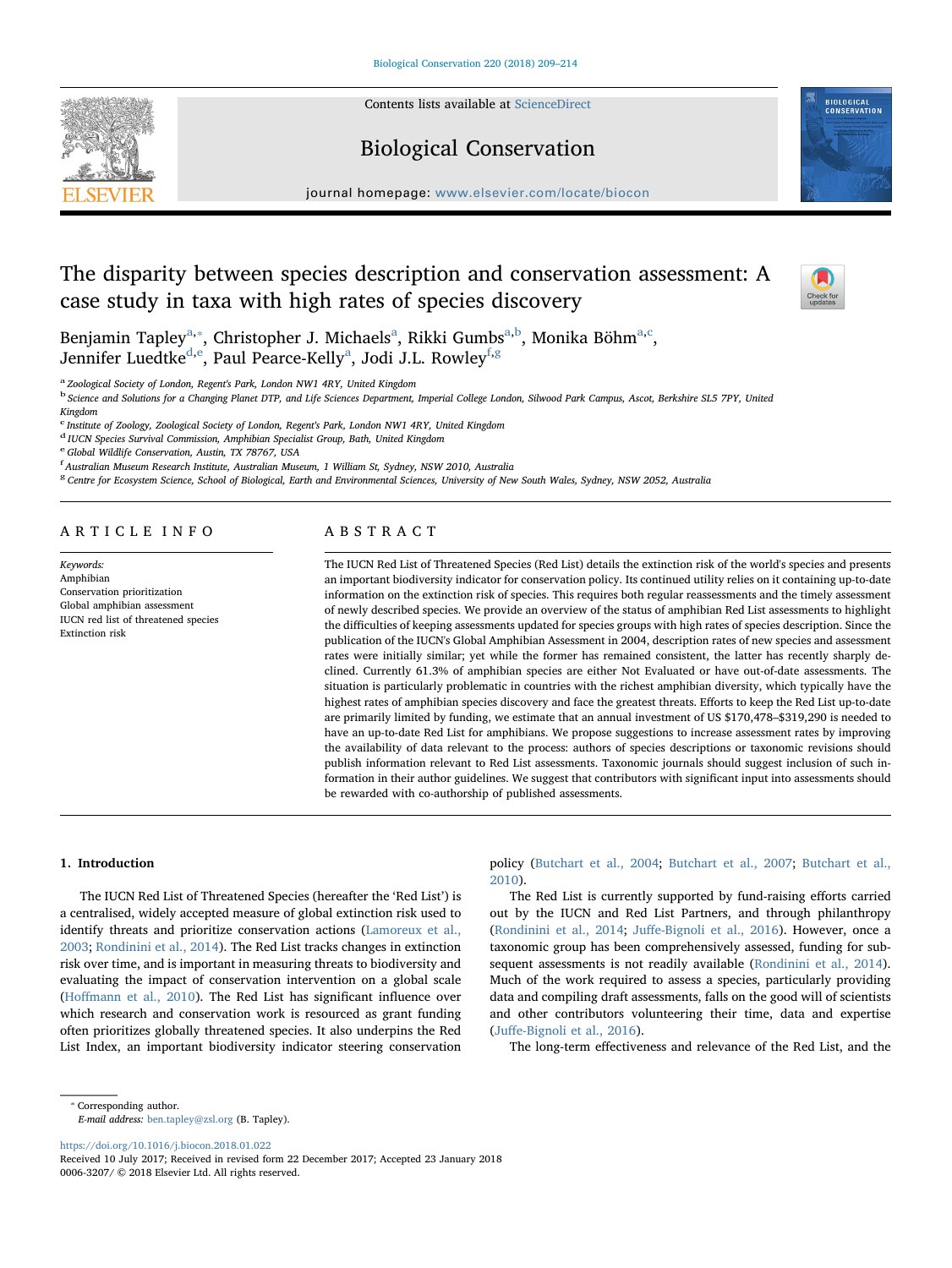conservation initiatives reliant on it, depend on its ability to reflect our changing understanding of biodiversity. In order to accurately gauge trends and prioritize taxa and regions, the Red List must not only ensure that assessments are sufficiently updated but also keep pace with assessing newly described species. In taxa such as birds and mammals, only a handful of new species are described annually [\(Ceballos and](#page-6-7) [Ehrlich, 2009](#page-6-7); [Avibase, 2016\)](#page-6-8), but in other groups species description rates are relatively high [\(Costello et al., 2012](#page-6-9)), presenting a challenge to the sustained relevance of the Red List.

Amphibians provide an excellent case study of the challenges and requirements of an up-to-date Red List. Currently, amphibians are the most threatened vertebrate class with 42% of assessed species threa-tened with extinction ([IUCN, 2016](#page-6-10)). The 2004  $GAA$ <sup>[1](#page-2-0)</sup> the first comprehensive global assessment of amphibians on the Red List, assessed all 5743 amphibian species described at the time and highlighted the global plight of amphibian species ([Stuart et al., 2004](#page-6-11)). Updates to the GAA were published in 2006 and 2008, consisting mostly of newly described species, and the initiative was subsequently passed on to the IUCN SSC Amphibian Specialist Group, which established its Amphibian Red List Authority in 2009. Since the GAA was launched, there has been a 25% increase in known species, with > 7600 amphibian species currently described ([Amphibian Species of the World, 2017](#page-6-12)). The relatively high rate of amphibian species discovery has continued for decades due to increased survey effort, and the incorporation of molecular and bioacoustics data in delineating species and increased collaboration ([Köhler et al., 2005;](#page-6-13) [Vieites et al., 2009](#page-6-14); [Catenazzi, 2015](#page-6-15)), and shows no signs of slowing. Given that newly described species are more likely to have smaller ranges and hence be threatened [\(Pimm](#page-6-16) [et al., 2014\)](#page-6-16), the challenge of assessing their conservation status is an important one; this challenge is further compounded by the pressing need to reassess species on a regular basis as assessments are considered by IUCN to be out-of-date when they are over ten years old.

Here we assess the trends in species description and Red List assessment and reassessment rates for amphibians since the GAA was launched in 2004. We also examine the regional trends in species richness, amphibian species discovery and Red List assessments. We reviewed amphibian species descriptions in 2016 to determine whether or not authors of species descriptions had observed the species they describe in nature and whether or not they included specific information on threatening processes in species descriptions. Finally, we provide some basic and pragmatic solutions to discrepancies found between species assessment and description, while highlighting important hurdles which need to be overcome to facilitate an up-to-date Red List into the future.

### 2. Methods

<span id="page-2-0"></span>We compiled a list of new amphibian species recognised by the Amphibian Species of the World database ([http://research.amnh.org/](http://research.amnh.org/vz/herpetology/amphibia) [vz/herpetology/amphibia/\)](http://research.amnh.org/vz/herpetology/amphibia) per year from the 1st January 2004 to the end of our data collection period (11th December 2016); we then used the Red List ([IUCN, 2016\)](#page-6-10) to record the number of those species that are assessed, the lag-time (in whole years) between description and first assessment, and the extinction risk category determined for each species. Using the Red List's search function, we also obtained for each country the proportion of existing up-to-date assessments (i.e. species that have undergone assessment within the last 10 years) for native amphibian species. We calculated the total amphibian species richness for each country as the sum of Not Evaluated species (ascertained by comparing all described amphibian species from Amphibian Species of the World to the Red List 2016) and of assessed native species (introduced, vagrant and uncertain species were excluded). We also calculated the percentage of native amphibian species in each country that

had up-to-date Red List assessments. We assigned each newly described species to only the country from which the holotype was collected, as the exact distributional range of newly described species is often poorly known; our estimates of diversity for some countries are therefore likely underestimates. We used the Red List's search function by year to record the number of amphibian species that had been reassessed from 2005 to 2016 inclusive. This search by year returned a number of assessments in 2016 where the taxonomy was the only part of the assessment that had been updated; these updated assessments were excluded from the analysis as they do not represent any new assessment of extinction risk. To assess whether or not authors of the most recent amphibian species descriptions could potentially comment on threats to the species they describe, we read the species descriptions for new amphibian species described between 1st January 2016 to 11th December 2016 and recorded if any potential, observed or projected threat processes to the species or localities were explicitly mentioned. We also recorded whether or not any of the describing authors had visited the site from which a species was described and had observed the species in situ.

We calculated a rough estimate of how much it would cost to bring the amphibian Red List up to date by using two estimates of cost. We used the figure of US \$189.00 per species assessment (Juff[e-Bignoli](#page-6-6) [et al., 2016](#page-6-6)) and the estimated \$1.6 million cost of the GAA in 2004 (A. Angulo pers. comm.) which was then adjusted for inflation over the study period (US Infl[ation Calculator, 2016](#page-6-17)) where US \$1.60 million would be equivalent to US \$2.03 million in 2016. The total cost of the GAA was divided by the number of species assessed when it was launched; this resulted in a figure of US \$353.98 per species assessment. We then calculated the average investment needed to keep Red List assessments for amphibians up-to-date by assuming that the mean annual rate of new species description remains constant and that 10% of assessed amphibian species will need reassessing each year if all species are to be reassessed within the desired 10 year period (we used the number of amphibian species described at the end of our data collection period).

## 3. Results

The description of new amphibian species has remained relatively constant over the last decade ([Fig. 1](#page-3-0)), with a mean of 144 (128–172) species described per year (2004–15 inclusive). Further, in the year following the publication of the GAA, the rate of assessments for new species almost matched the rate of species description, and 73% of species described in 2005 were assessed within one year. However, post 2007, the assessment rate for newly described species declined, leading to an increasing disparity between species description and subsequent assessment [\(Fig. 1\)](#page-3-0). Since 2004, only 786 of 1730 (45.4%) newly described species have been assessed; between 2013 and 2015 (inclusive) only 35 of the 441 (7.9%) species described in that period have been assessed; only one of the 99 (1.01%) species of amphibians described in 2016 has been assessed [\(Fig. 1](#page-3-0)). This has caused an accumulation of 1042 new species of amphibian, described since 2004, that have not been assessed. The mean lag-time between species description and Red List assessment for species described between 2004 and 2015 (for species that have been assessed) is 2.2 years with a mode of one year. There has been no significant change in lag-time year-on-year since the launch of the GAA (Spearman's Rank;  $\rho_{10} = 0.06$ ,  $p = 0.86$ ). Since 2004, the percentage of Not Evaluated amphibian diversity has increased from 0% (i.e. all then-known species assessed) to 13.8% in December 2016.

The great majority of assessments on the Red List for birds and mammals have been completed or updated within the last 10 years and are considered up-to-date (99–100% in both groups; [IUCN, 2016](#page-6-10)). This compares to only 86.2% of the 7579 known amphibian species which have ever been assessed. 61.3% of all known amphibian species have either not been evaluated or if assessed, the assessments are more than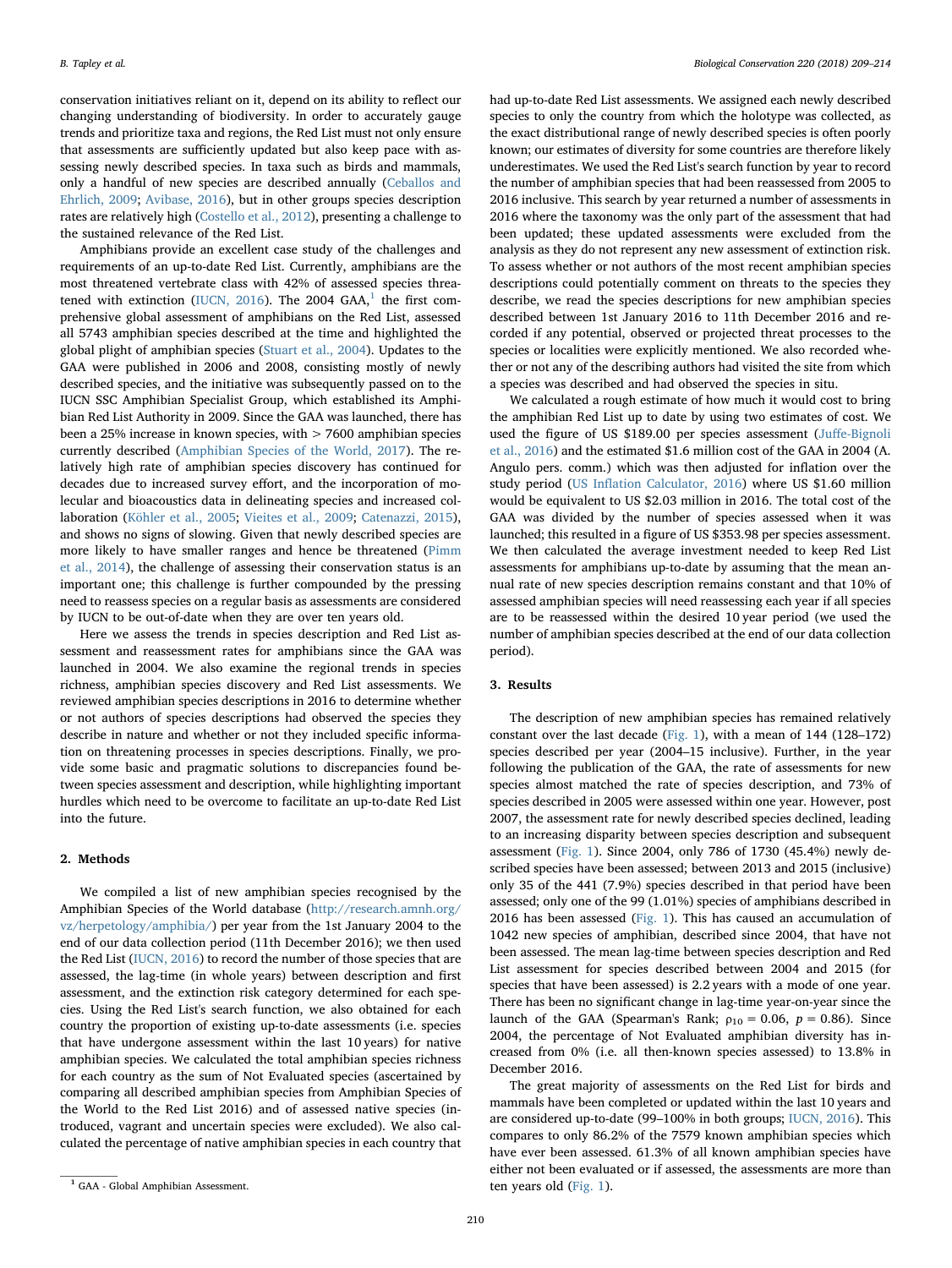<span id="page-3-0"></span>

Fig. 1. Graph: numbers of new amphibian species described each year, the number of those that have been assessed and the cumulative number of Not Evaluated amphibian species. Animal outlines show the percentage of Red List assessments still up-to-date for amphibians, birds and mammals.

A substantially greater proportion of species newly described between 2004 and 2016 are assessed as Data Deficient (39.8%) compared to 23.6% of all assessed amphibians (IUCN Red List 2016). The reassessment rate of amphibian species over the study period was a mean of 171 species (0–462) per year (2005–2016 inclusive).

The IUCN estimates the percentage of the total number of threatened amphibian species (including Data Deficient species) by using best estimates of threats; these are calculated by making the assumption that the same proportion of Data Deficient species in a particular Class are as threatened as assessed extant species. In that way, the IUCN estimated 42% of amphibian species as threatened [\(IUCN, 2016](#page-6-10)); yet newly described amphibians are more threatened: 53% of amphibian species that have been described since the start of 2004 and subsequently assessed for the Red List are threatened if best estimates of threats are used.

The countries with the greatest amphibian species richness are the countries with the greatest number of new amphibian species described ([Table 1](#page-3-1); [Fig. 2A](#page-4-0)–B; Spearman's Rank;  $\rho$ 242 = 0.74,  $p < 0.001$ ). Countries with the greatest rates of new species descriptions were also the countries with the most out-of-date (Not Evaluated or assessed < 10 years ago) Red List assessments [\(Fig. 2](#page-4-0)C; Spearman's Rank;

<span id="page-3-1"></span>Table 1 The 15 countries with the highest rates of new amphibian discoveries from 2004 to 2016.

| Country       | Number new<br>amphibian<br>species<br>$2004 - 16$<br>(inclusive) | Country<br>ranking for<br>amphibian<br>species<br>richness | Total number<br>of amphibian<br>species<br>known | Percentage of<br>red list<br>assessments for<br>amphibians up-<br>to-date |
|---------------|------------------------------------------------------------------|------------------------------------------------------------|--------------------------------------------------|---------------------------------------------------------------------------|
| <b>Brazil</b> | 262                                                              | 1                                                          | 1009                                             | 26.46                                                                     |
| India         | 155                                                              | 7                                                          | 381                                              | 14.96                                                                     |
| Peru          | 146                                                              | 3                                                          | 552                                              | 37.14                                                                     |
| Papua New     | 126                                                              | 11                                                         | 308                                              | 2.27                                                                      |
| Guinea        |                                                                  |                                                            |                                                  |                                                                           |
| Ecuador       | 101                                                              | 4                                                          | 552                                              | 29.53                                                                     |
| China         | 91                                                               | 5                                                          | 408                                              | 10.29                                                                     |
| Madagascar    | 85                                                               | 10                                                         | 325                                              | 95.69                                                                     |
| Vietnam       | 71                                                               | 18                                                         | 213                                              | 37.56                                                                     |
| Venezuela     | 66                                                               | 9                                                          | 350                                              | 33.43                                                                     |
| Indonesia     | 64                                                               | 6                                                          | 405                                              | 13.58                                                                     |
| Malaysia      | 61                                                               | 13                                                         | 263                                              | 17.49                                                                     |
| Sri Lanka     | 53                                                               | 28                                                         | 121                                              | 22.31                                                                     |
| Colombia      | 50                                                               | $\mathbf{2}$                                               | 754                                              | 29.58                                                                     |
| Tanzania      | 43                                                               | 21                                                         | 196                                              | 98.47                                                                     |
| Bolivia       | 34                                                               | 14                                                         | 242                                              | 41.32                                                                     |
|               |                                                                  |                                                            |                                                  |                                                                           |

 $p196 = -0.55$ ,  $p < 0.001$ ). Madagascar is the only country in the top 10 countries for both amphibian species richness and number of newly described amphibian species that is nearly up-to-date with amphibian Red List assessments (95.7% of amphibian species assessed within 10 years).

In 97.0% of new species descriptions between 1st January 2016 to 11th December 2016, at least one describing author had visited a type locality for the species. A reference to a threat process affecting the species, habitat or surrounding area was made in 31.3% of these new species descriptions.

The cost of assessing amphibian species described since 2004 and that have not been assessed ranges from US \$196,938–\$368,847 and the cost of assessing all amphibian species with out-of-date Red List assessments ranges from US \$687,771–\$1,288,133. The total cost of bringing the amphibian Red List up-to-date is an estimated US \$884,709–\$1,656,980. Going forward, an annual investment of \$170,478–\$319,290 is needed to have an up-to-date Red List for amphibians if assessment processes carry on using current procedures.

#### 4. Discussion

Our present inability to assess newly described, and potentially disproportionately threatened ([Pimm et al., 2014\)](#page-6-16), species and to update existing assessments hinders our ability to make informed threat evaluations and conservation decisions, track our progress against biodiversity policy targets (e.g., the Aichi Targets) and monitor conservation outcomes. Our case study shows that since the comprehensive GAA in 2004, 45.4% of new amphibian species described since then have not yet been assessed. Although amphibians are one of the most highly threatened species groups on the Red List and a clear conservation priority, with 42% of species threatened in 2004 ([Stuart et al.,](#page-6-11) [2004\)](#page-6-11) compared to the lower extinction risks estimated for birds (13%; [IUCN, 2016](#page-6-10)), mammals (25%; [Schipper et al., 2008\)](#page-6-18) and reptiles (19%; [Böhm et al., 2013\)](#page-6-19), we currently lack the necessary information to robustly assess trends in amphibian conservation status since 2004.

Most newly described amphibian species have been discovered in countries with the greatest amphibian species diversity; these countries often fare worst in terms of the percentage of up-to-date Red List assessments for amphibians. Moreover, many of these countries (e.g. Brazil and Indonesia) are amongst countries with the highest rates of deforestation [\(FAO, 2015\)](#page-6-20), the primary threat facing amphibian and other species globally ([Chanson et al., 2008](#page-6-21); [Ficetola et al., 2015\)](#page-6-22). It is therefore critical that the extinction risk of amphibians and other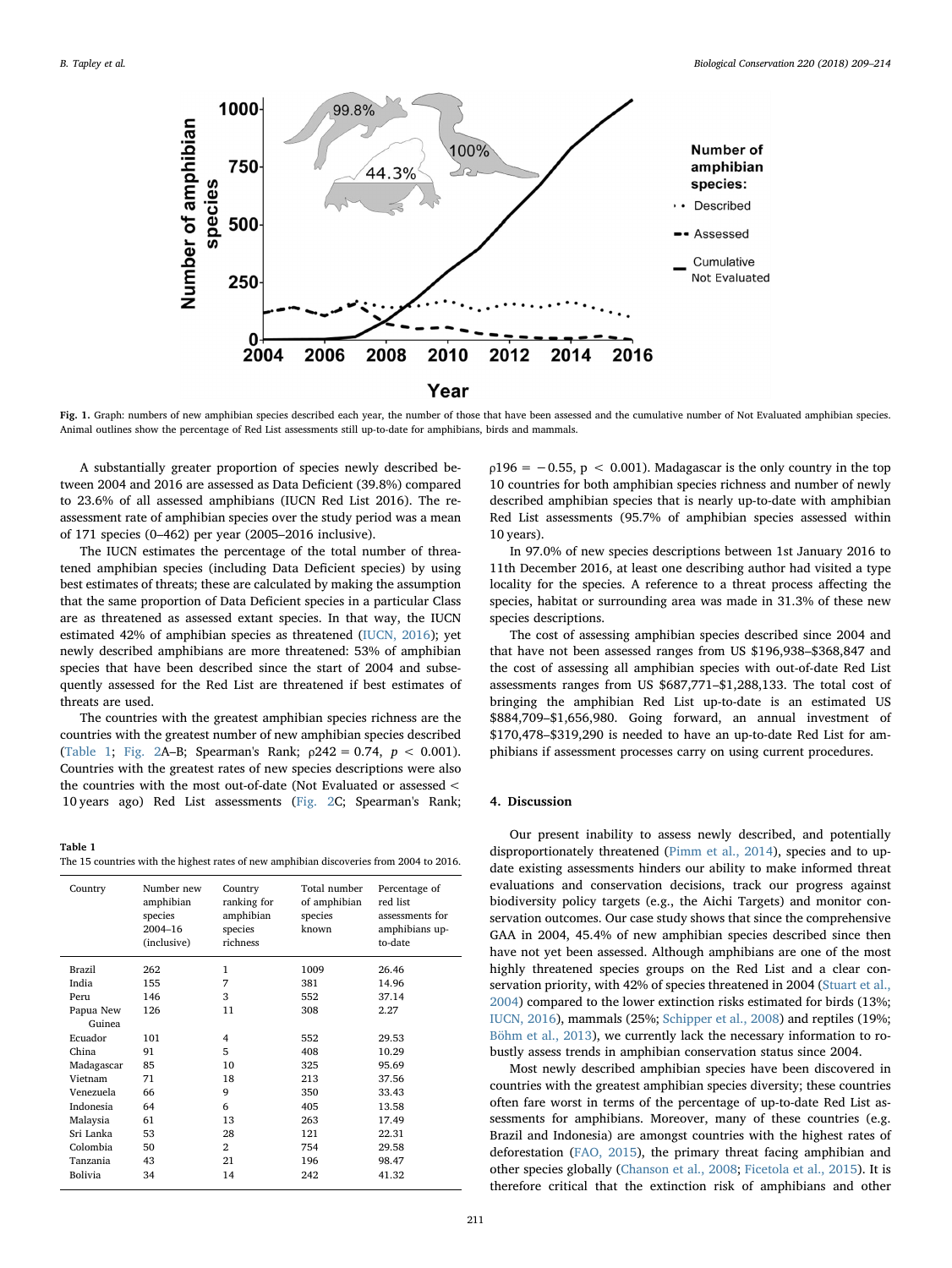#### <span id="page-4-0"></span>**A Amphibian species richness by country**



**B No. of new species 2004−2016**



**C Percentage of up−to−date Red List assessments by country**



Fig. 2. (A) Amphibian species richness by country; (B) Number of newly described amphibian species from 2004 to 2016 by country; (C) Percentage of up-to-date Red List assessments for amphibians by country.

species in these countries is determined so that regional priorities for conservation can be determined in the face of rapid change.

Collaboration with country-level assessment projects, carried out to Red List standards, can aid to fill the assessment gap for country-endemic species, especially since there is currently an increased focus on national Red Listing as a means of tracking national progress toward international biodiversity targets. This may be a potentially useful strategy to adopt for countries where the greatest amphibian richness, high rates of new species discovery and most out-of-date global Red List assessments coincide (e.g. Brazil, India, China, Papua New Guinea, Indonesia, Malaysia, Bangladesh and Nepal). There is a continued need to identify individuals in these countries who will take the lead on coordinating and completing Red List assessments. These individuals may already be those involved in existing national-level assessment processes, and include these key players in the global Red List process. Capacity to do so increasingly exists in many countries. For example, Brazil, China and Bangladesh have all recently assessed their vertebrate fauna, including amphibians, at a national level and to the IUCN standard ([Instituto Chico Mendes de Conservação da Biodiversidade,](#page-6-23) [2014;](#page-6-23) [IUCN Bangladesh, 2015;](#page-6-24) [Jiang et al., 2016](#page-6-25)). Strong leadership is a common factor in regions with high amphibian diversity, high rates of species discovery and relatively up-to-date Red List assessments (e.g. Tanzania and Madagascar). In addition, funding should be sought by the IUCN for regional or country Red List Authorities to undertake the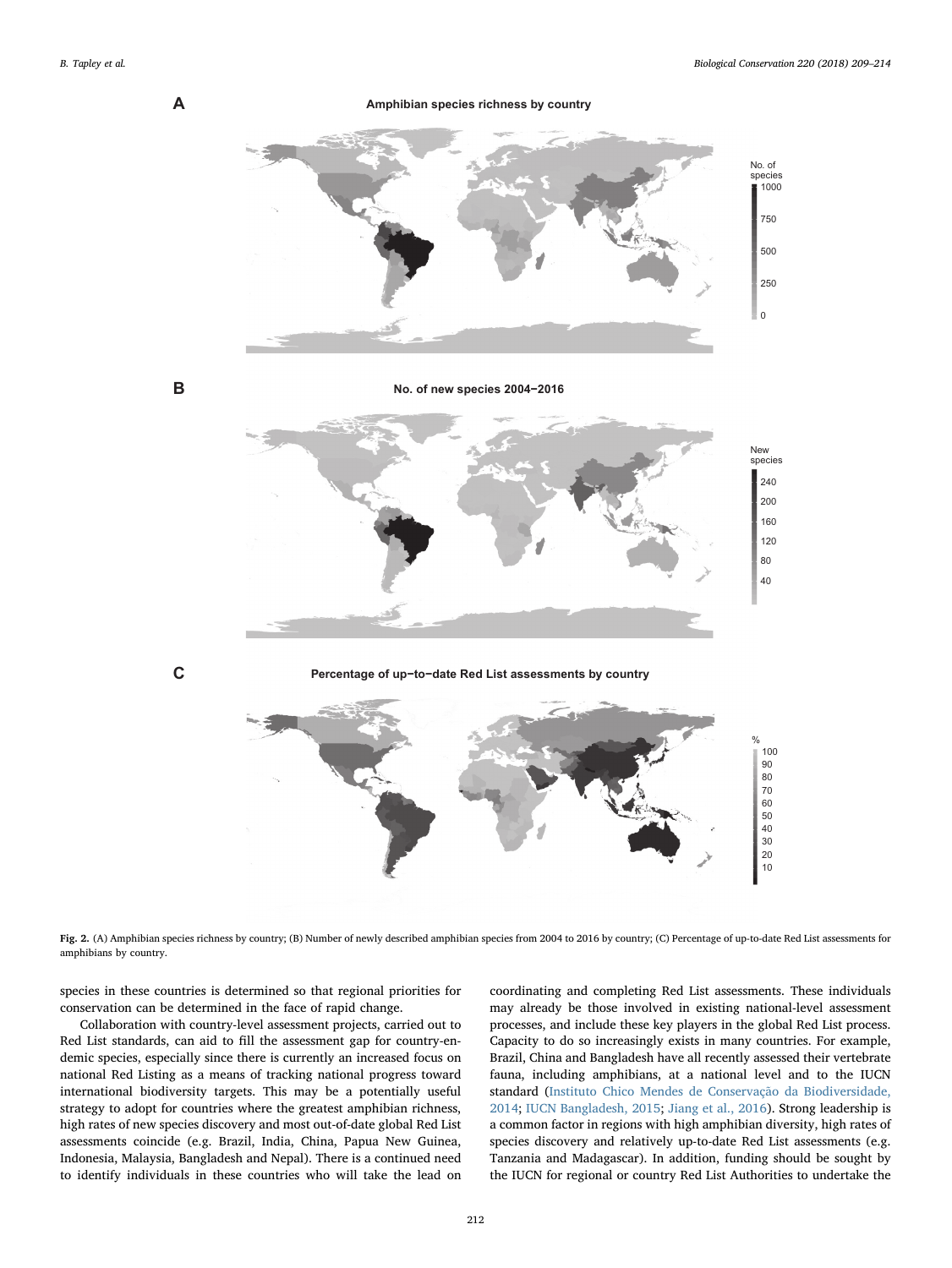work needed to assess newly described amphibian species and update out-of-date Red List assessments for amphibians. Regional or country Red List Authorities are more productive with completing and updating Red List assessments when dedicated funding was provided (J. Luedtke pers. obs.; J. Rowley unpublished data); indeed, the 2004 GAA was only made possible due to substantial funding [\(IUCN, 2016](#page-6-10)).

Species-focused conservation is heavily reliant on taxonomy ([Mace,](#page-6-26) [2004\)](#page-6-26), so those who contribute to species descriptions are often well placed to facilitate Red List assessments and may be vital in ensuring that the considerable task of assessing newly described species is realised in a timely and robust fashion ([Hjarding et al., 2015\)](#page-6-27). Our data show that authors describing species typically observe species in situ and are thus well-positioned to provide much of the basic species information relevant to the Red List process: georeferenced distribution data, habitat and ecology information, and information on ongoing, potential and projected threats to a species. In certain cases, authors may also be able to provide invaluable insights on more detailed species data, such as general abundance of a species, actual or inferred population declines and the likely extent of suitable habitat of a newly described species (e.g. [Parra-Olea et al., 2016](#page-6-28); [Tapley et al., 2017\)](#page-6-29); these are the basic prerequisites for robust extinction risk assessments.

Many new species are also the result of revisions of species groups, the distribution status and threats to which are already well known; in the case of taxonomic splits, authors of newly described species may also be able to present data that would facilitate the reassessment of the species from which the newly described species has been split. It is particularly important to reassess the species from which a new species has been split as it is likely to have a smaller range size and therefore be more threatened than previously thought. While it would be impractical for authors of species descriptions to carry out full assessments of species to Red List standards – a process which requires training in the Red List Categories and Criteria – we urge authors to explicitly present data underlying Red List assessments in their publications. The most important information for describing authors to consider including is: detailed georeferenced locality data, including where possible lower and upper elevation limits; habitat information and, where possible, information on the extent of suitable habitat; ecological and demographic information which may impact reproduction or dispersal rates and hence extinction risk (e.g. clutch sizes); potential and projected threats to a species or its habitat or to similar habitats/species nearby; information on population status, size and/or trend, which can range from qualitative assessments (e.g., rare, abundant) to quantitative numbers on population size and actual or inferred population trends. This could be facilitated if relevant journals recommend in their author guidelines the inclusion of information pertinent to Red List assessments. Given that some locality data may be sensitive due to potential collection for the wildlife trade ([Stuart et al., 2006](#page-6-30); [Lindenmayer and Scheele, 2017](#page-6-31)), precise localities for threatened or exploited species may be obscured in published Red List assessments, and locality data may be passed on directly to the relevant Red List Authority.

Our case study showed that amphibian species described since 2004 are disproportionately assessed as Data Deficient, likely the result of less information being available for recently described species. Even if newly described species are assessed as Data Deficient, this is far more useful to conservation prioritization than leaving them Not Evaluated. Species listed as Data Deficient may often be threatened (Ş[ekercio](#page-6-32)ğlu [et al., 2004](#page-6-32); [Pimm et al., 2014](#page-6-16)) and conservation attention and additional research should be afforded to these species; this is unlikely to be given to Not Evaluated species. While it is encouraging that some funding agencies now specifically account for Data Deficient species within their funding schemes (e.g. Mohamed Bin Zayed Species Conservation Fund), and significant progress has been made in predicting the likely status of Data Deficient species on the Red List ([Bland et al.,](#page-6-33) [2015;](#page-6-33) [Bland and Böhm, 2016\)](#page-6-34), currently, only 2% of funds awarded by the Mohamed Bin Zayed Species Conservation Fund has gone toward

Data Deficient species (MBZSC 2014, in [Bland and Böhm, 2016\)](#page-6-34). This funding may result in research that may further clarify the extinction risk of a particular species and this may facilitate future Red List assessment updates. However, we recommend that more funding should be awarded to species listed as Data Deficient.

The reasons why assessment rates have declines sharply post 2007 are linked to funding deficits, understaffing, the reliance on volunteers and a lack of incentives for contributors and assessors. The average cost of species assessment and reassessment are unknown for amphibians and there are obvious limitations to our estimation of costs; data collection itself is not included, the time of assessors and contributors has not been quantified and the cost of maintenance of the Red List itself has not been calculated (see [Rondinini et al., 2014](#page-6-1)). Our estimated cost of updating the amphibian Red List assessment and future annual investment is a significant sum of money, and is likely to increase with time as the cumulative number of assessed amphibians increases and the task of reassessment becomes ever greater. One of the main factors precluding an up-to-date Red List is funding limitations: philanthropy supplies most of the funding for the Red List, with most of this spent on personnel cost (Juff[e-Bignoli et al., 2016\)](#page-6-6). Previous authors have suggested strategies of reducing assessment costs through online assessment workshops [\(Rondinini et al., 2014\)](#page-6-1) but these have had limited success (L. Leudtke pers. obs.). In addition, streamlining data collection by including data pertinent to Red List assessments in species descriptions and channeling national-level assessment data onto the global Red List may help cut costs by saving personnel time on otherwise lengthy data gathering processes.

The contribution of experts to the assessment process itself is vital and must be acknowledged. At present, the Amphibian Red List Authority is recognised as the author of amphibian Red List assessments, but as Red List assessments are now recognised as an online scientific publication, significant contributions of data or other intellectual input into amphibian Red List assessments need to be recognised via co-authorship as is the case with other scientific publications and Red List assessments for other taxa (e.g. mammals, reptiles and molluscs). Recognising significant input in such a way may encourage more expert participation in the assessment process, especially experts in academic sectors who often have to balance the burden of publication quotas and paid work with the contribution of valuable scientific input and unpublished data to the Red List assessment process. Creating incentives for speedy and accurate updates of Red List assessments is key to sustaining an up-to-date Red List.

## 5. Conclusion

As a group, amphibians are both poorly-known and highly threatened, making them a priority group for conservation assessment. However, our suggestions are likely to be relevant to other taxonomic groups which are similarly threatened and also have high rates of species discovery. Adopting these suggestions and developing others through collaboration with other assessment groups is an achievable goal that would greatly facilitate the accurate assessment of species in a timely manner which is critical in the face of rapid global change. As we face unprecedented levels of human-mediated extinction [\(Ceballos](#page-6-35) [et al., 2015](#page-6-35)), the implementation of measures which improve our ability to assess extinction risk is more important than ever.

#### Acknowledgments

We are grateful to Mike Hoffmann and Brian Zimmerman for their comments on this manuscript.

This research did not receive any specific grant from funding agencies in the public, commercial, or not-for-profit sectors.